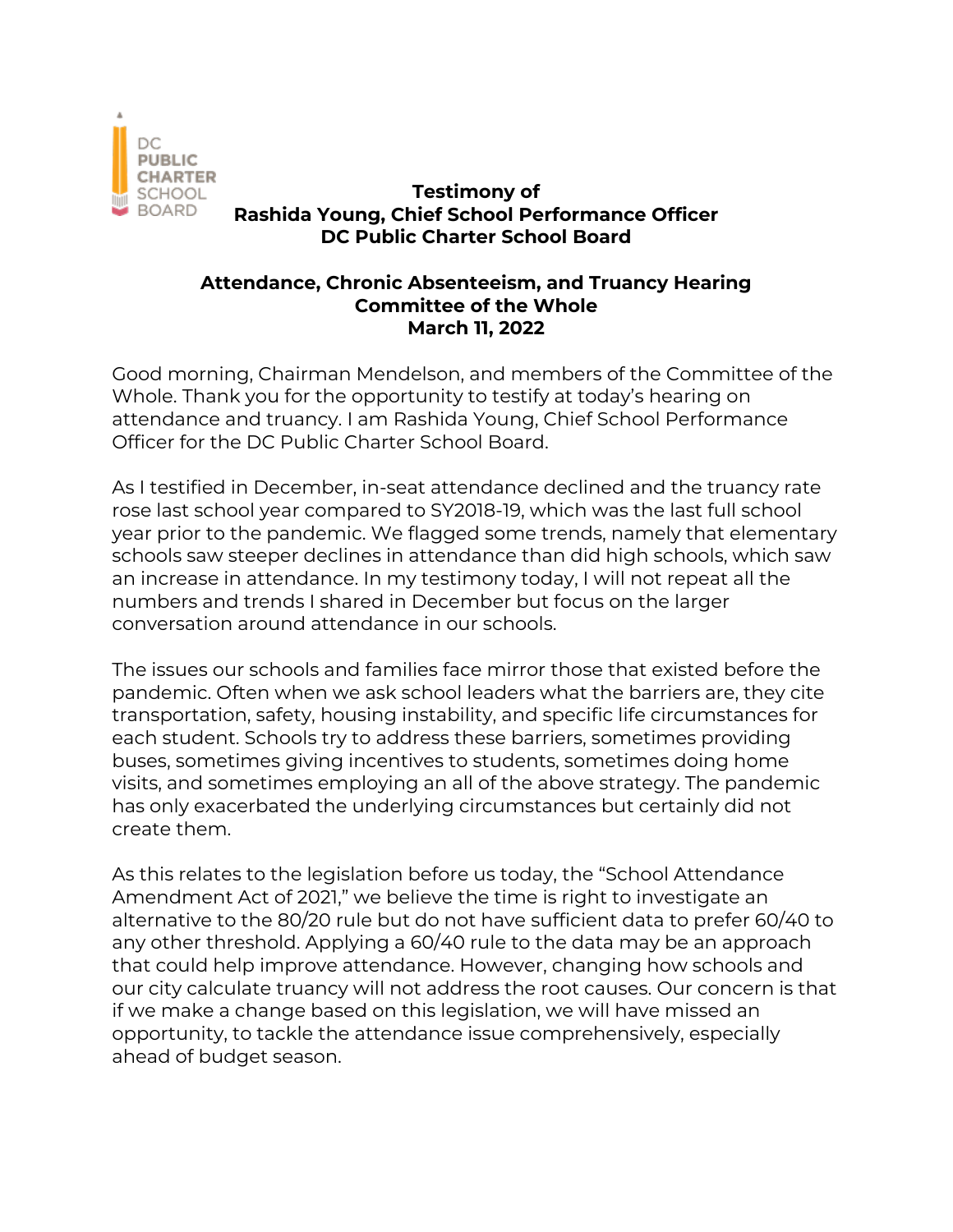DC PCSB strongly believes we need to have a larger conversation to look into attendance. This hearing is certainly one component, but it will be important to also hear directly from families and all LEAs at times of the day that are not during school or work hours. It will be important to have multiple feedback sessions and meet people where they are to truly understand the motivations and disincentives behind attending school. This includes doing the hard work of connecting with families who do not usually testify in front of the Council, State Board of Education, or other public entities.

Similarly, when and if we do move to a new threshold, it will be imperative to not only give schools sufficient notice but also provide support and training for staff to communicate the new policy. Many say that students skip school altogether if they miss their first period class because of the 80/20 rule. If we accept that premise, families will also need time to adjust to the new threshold and understand what it means for them.

In terms of solutions, we have identified a few places where we could better support families in service of higher attendance. First, we know participation in attendance improvement programs like Show Up Stand Out (SUSO) and Parent and Adolescent Support Services (PASS) is optional, and the option is often declined by families. One way to increase participation is to introduce an incentive program much like we did with the COVID vaccine. That incentive may be monetary, perhaps prizes or something else. If we can offer an incentive for families that supports improving student attendance, our hope is that the needle may move a bit. While we view incentives as the best way to increase engagement with SUSO and other attendance intervention programs, perhaps these programs could also increase participation by transitioning to an opt-out model.

Second, schools often cite transportation as the biggest barrier. Historically schools have tried to tackle it in a few ways, namely with providing private transportation to families and by adjusting opening times. The city has also tried to address transportation with the Kids Ride Free Program. While students currently have access to free transportation and have enjoyed this benefit for years, their parents and guardians do not. That is why DC PCSB supports the Metro for D.C. Amendment Act of 2021. For parents and guardians who accompany their children on the Metro or bus to school each day, fares can add up quickly. With a Metro stipend, those families could accompany their child to school, potentially making the student feel safer and more comfortable on public transportation while boosting attendance. This could be an important first step in addressing the issue. But it is only a first step.